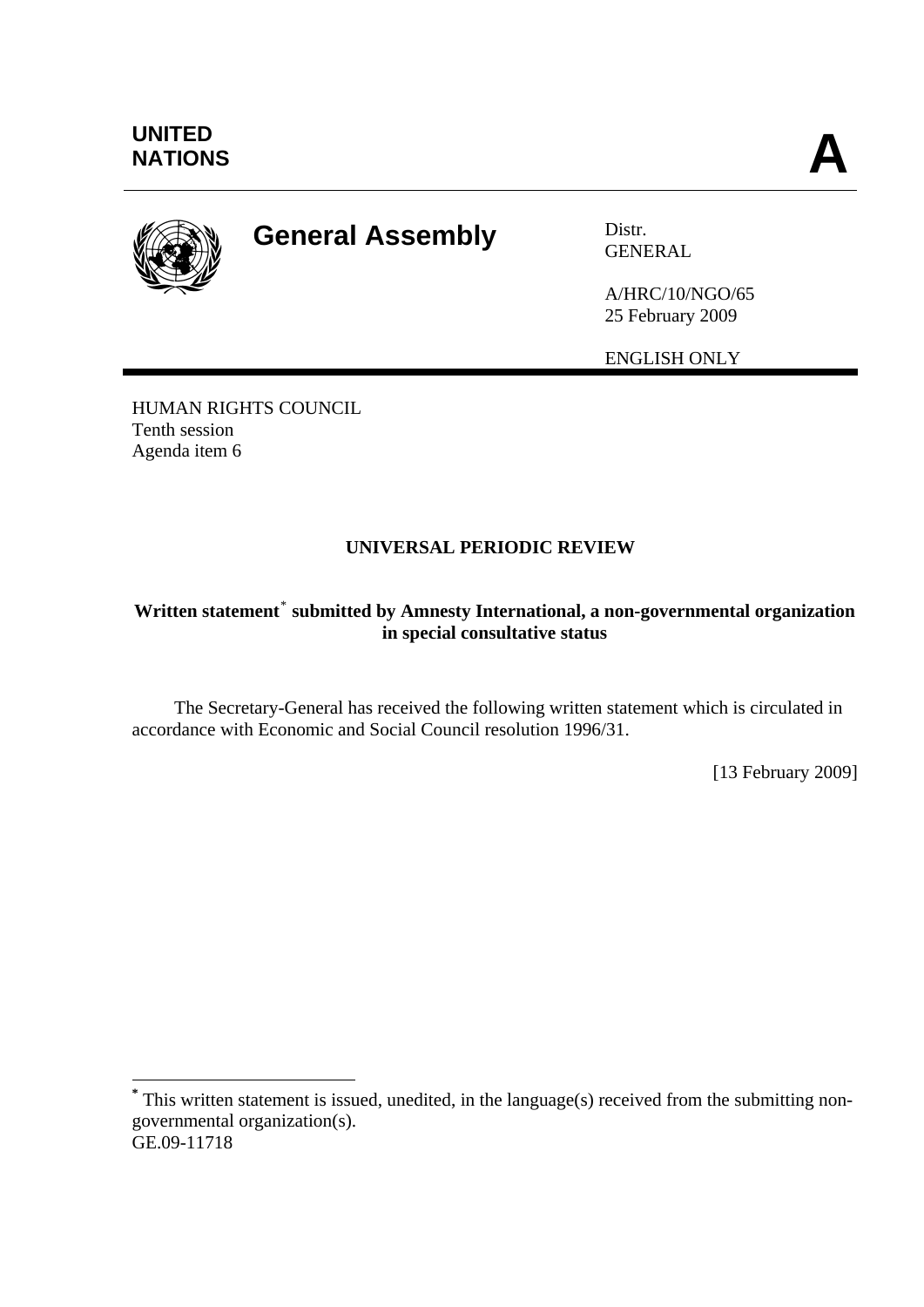### **Amnesty International's written statement on Colombia in relation to the Universal Periodic Review**

Amnesty International welcomes the results of the examination of the human rights situation in Colombia, which took place in the context of the Universal Periodic Review (UPR) on 10 December 2008, in which 43 countries participated.

Many of the reviewing countries noted the Colombian government's openness in its approach to the UPR process. Amnesty International hopes this indicates a willingness on the part of the government to make greater and more effective efforts to address the serious human rights and humanitarian situation.

Many of the interventions made during the review reflected the concerns repeatedly expressed by Colombian and international human rights organizations, including Amnesty International, as well by the UN High Commissioner for Human Rights and the OAS' Inter-American Commission on Human Rights. Of particular note was a widely shared acknowledgement that the human rights and humanitarian situation in Colombia remains serious, that the country continues to be in the midst of an armed conflict, and that paramilitary groups continue to operate despite stated efforts by the government to demobilise such groups. The Colombian government has repeatedly rejected all these assertions.

Although some key indicators of conflict-related violence, such as on kidnappings and hostagetaking, continue to improve, others are still deteriorating, such as those on internally-displaced persons. Hundreds of thousands of people are still affected by the ongoing armed conflict, especially those belonging to Indigenous, Afro-descendant and peasant farmer communities, many of whom live on lands of economic interest to the warring parties. Guerrilla groups, paramilitaries and the security forces continue to be responsible for widespread and systematic human rights abuses and violations of international humanitarian law. The still-high incidence of extrajudicial executions committed by the security forces continues to be a grave concern, as do the continued threats against and killings of human rights defenders and trade unionists. Paramilitaries are still operating, sometimes with the support or acquiescence of the security forces, despite government claims to the contrary. There has been some progress in judicial investigations into key human rights cases, although impunity remains a serious problem.

During the dialogue, many reviewing states expressed similar concerns and made an impressive 65 recommendations for concrete action by the Colombian authorities to address these.

**The security forces.** Many reviewing states expressed concern that the security forces continue to be responsible for serious human rights violations, in particular extrajudicial executions, and they called on the Colombian government to effectively address these human rights violations by vigorously investigating such cases and prosecuting those responsible, putting in place effective measures to stop their occurrence, and ensuring that all cases of human rights violations implicating members of the security forces are investigated by the civilian, not the military, justice system.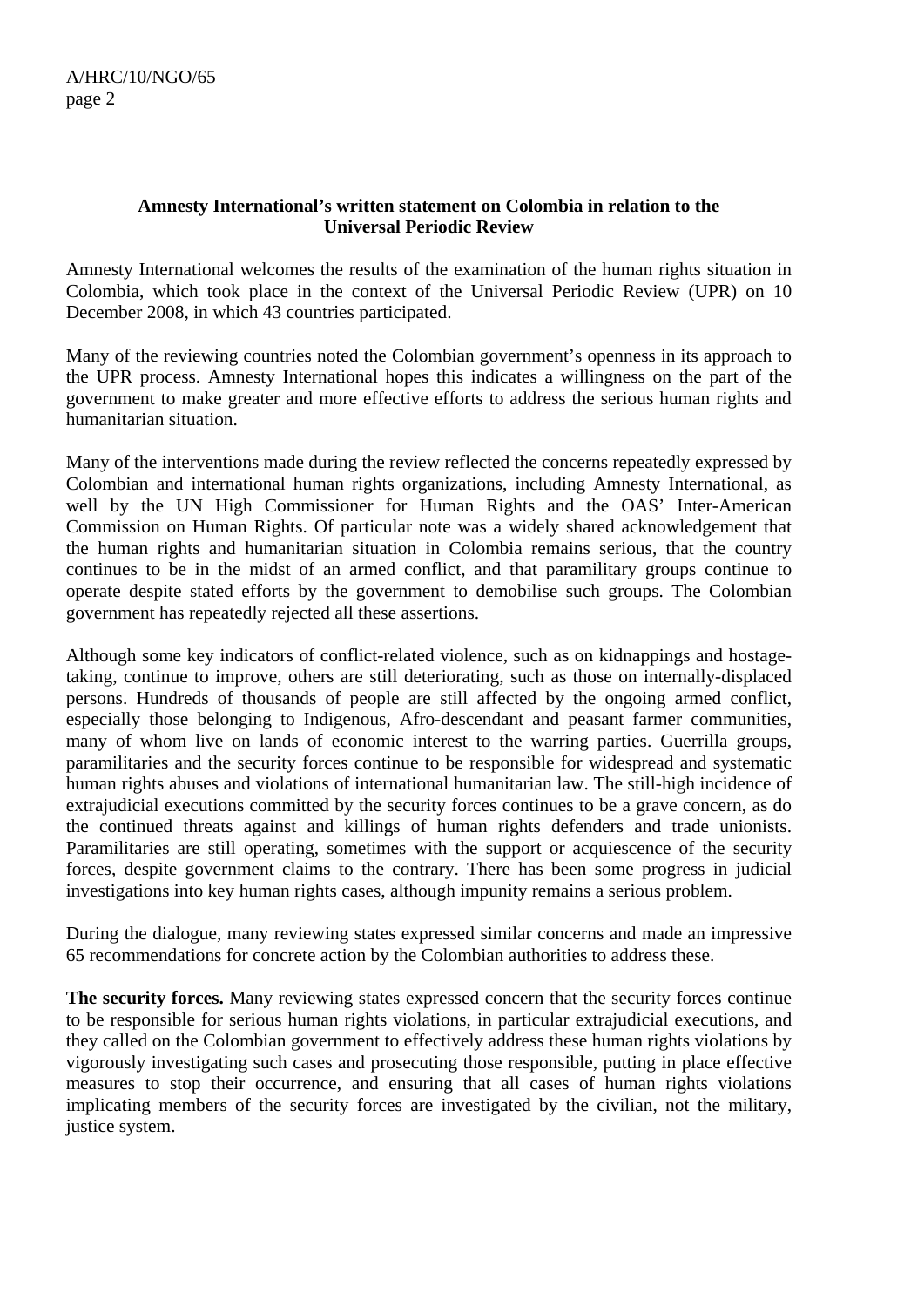**Guerrilla groups.** Several states highlighted violations of international humanitarian law by guerrilla groups, especially kidnapping and hostage-taking, the use of landmines, and the recruitment of children. Some states called for an end to hostage-taking and kidnapping.

**Paramilitaries.** Several states expressed concern about continuing human rights violations committed by paramilitary groups and about links that still existed between these and members of the security forces and other state officials. They called on the government to increase efforts to dismantle paramilitary groups and to break any links that they might have with state officials.

**The Justice and Peace process and impunity.** Several states expressed reservations about the implementation of the Justice and Peace Law. This Law allows some paramilitaries who have laid down their arms to benefit from reduced prison sentences in return for confessions about human rights violations. Concerns revolved around whether the process was fully respecting the right of victims to truth, justice and reparation. Concern was also expressed about the still-high levels of general impunity in the country. Some interventions called on the Colombian government to ensure that all legislation and programmes related to the Justice and Peace process comply with international standards, that those responsible for serious human rights violations or abuses do not benefit from amnesties or any other similar provisions, and that greater protection is offered to witnesses and victims, and their representatives, participating in the process.

Human rights defenders, trade unionists and other activists. Many states expressed concerns over the safety of human rights defenders, trade unionists and journalists. They called on the government to refrain from making statements which undermined the legitimacy of human rights work, to make public statements at the highest level in support of human rights defenders, to take effective measures to end impunity for human rights abuses against defenders, and to cooperate with human rights organizations to adopt the National Action Plan for Human Rights.

**Civilian groups at particular risk.** Most states raised serious concerns about groups and communities considered at particular risk, especially Indigenous People, Afro-descendant communities, women, children and victims of human rights abuses. In particular, forced displacement was raised as a serious concern by many states. They called on the government to prosecute those responsible for forced displacement, to make greater efforts to address the serious situation facing the 3-4 million internally displaced persons in Colombia, and to ensure that misappropriated lands are returned to their rightful owners. Some states also called on the government to ensure that the Victims' Law, currently before Congress, is non-discriminatory and that it grants the same rights to reparation to victims of human rights violations by state actors as to victims of guerrilla groups. They also recommended that the government cooperate with the monitoring and reporting mechanism of UN Security Council Resolution 1612 (2005) on children and armed conflict.

As regards concerns expressed about Indigenous People, Amnesty International reiterates its condemnation of the killing by members of the security forces of Edwin Legarda, the husband of Indigenous leader Aída Quilcué, 16 December 2008. At the time of his killing, Edwin Legarda was travelling by car to the city of Popayán, Cauca Department, to pick up his wife, who was returning from Geneva where she had been active around the UPR examination of Colombia by